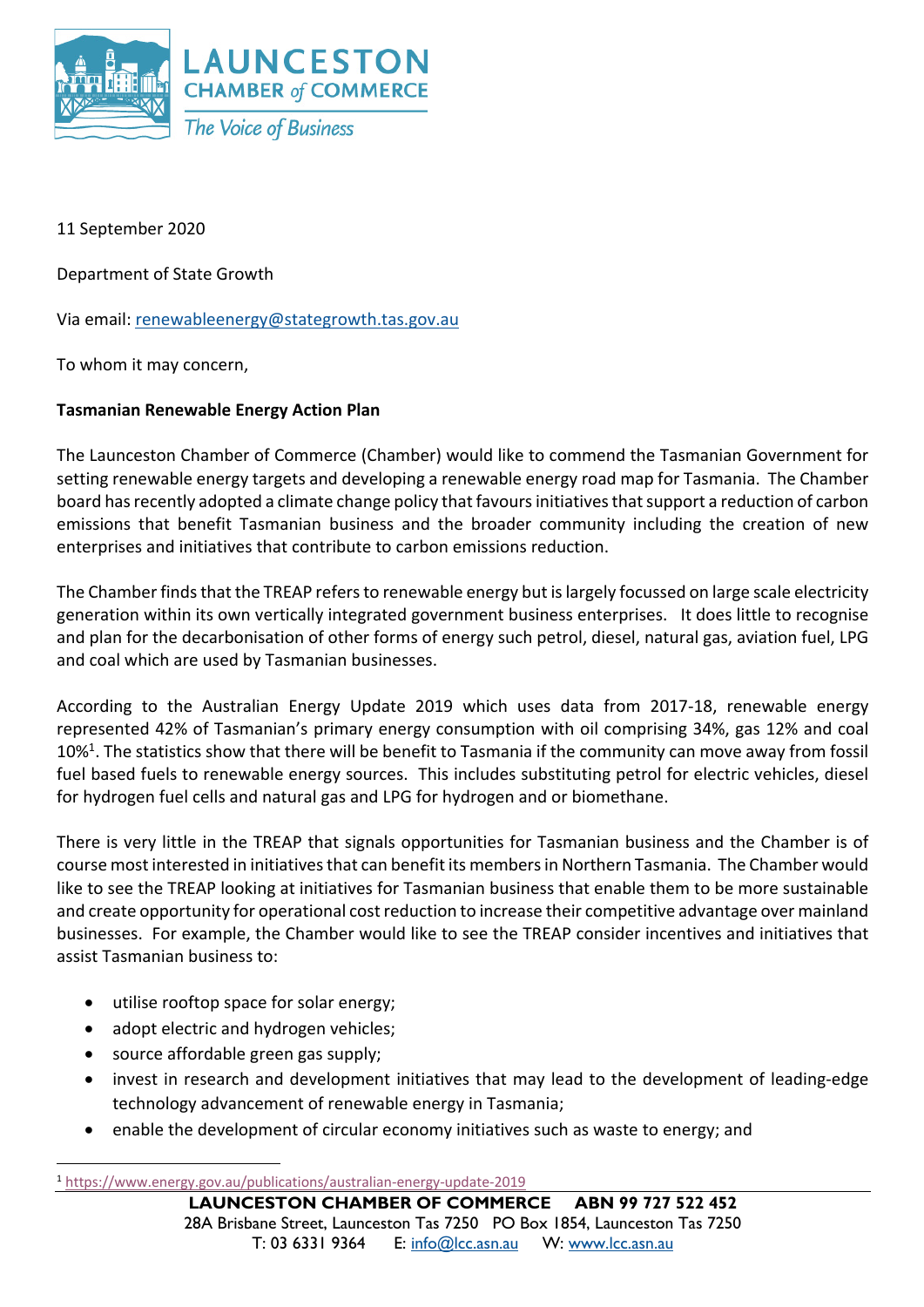

• access information, resources and capital that assists them to identify and adopt sustainable energy initiatives.

The Chamber believes that capital investment in Tasmania is critical for its ongoing economic development and success. By broadening the objectives and commitment of the TREAP to a diverse range of renewable energy sources and creating industry incentives, the Tasmanian Government is likely to increase the amount of private investment in renewable energy in Tasmania. Further, Tasmanian business are more likely to value a State that supports a diverse range of renewable energy sources in recognition that not all businesses want or are able to transition to renewable electricity as their sole source of energy.

## **Renewable/Green Gaseous Fuels & waste to energy**

The Chamber commends the Tasmanian Government on its commitment to the development of a hydrogen industry in Tasmania. Hydrogen generation would enable the substitution of a range of greenhouse emitting fuel sources in Tasmania with the most significant impact being used as a replacement for diesel in heavy transportation (trucks, buses, ferries, ships) and as a diesel replacement in remote area power stations and as a substitute for natural gas.

The Chamber is also interested in initiatives such as the generation of biomethane from waste to energy as a direct energy source for business and as a substitute for natural gas. Both Tas Gas and Meander Valley Council are members of the Chamber and are active in looking at initiatives in this space.

The TREAP references biomass and the Chamber is interested in new enterprise opportunities for Northern Tasmania that leverage biomass as a form of renewable energy.

## **Our recommendations for TREAP**

While the Chamber is supportive of the introduction of renewable energy targets across a range of energy sources in Tasmania, we note that Tasmanian business has a low capacity to bear transition costs. For this reason, a broader renewable energy action plan will require support from the Government to assist with infrastructure investment associated with target emissions reduction attainment.

The Chamber recommends the following inclusions and or amendment to the TREAP:

- Increase the focus of initiatives, targets and incentives around other fuel sources such as petrol. diesel, natural gas, LPG & coal that create opportunities for Tasmanian business to decarbonise.
- Recognise the importance of having a range of fuel of choices for Tasmanian industry, business and residents.
- Recognise that new industries may be attracted to Tasmania if there were a range of renewable energy options such as renewable gas.
- Commit to setting a decarbonisation goal for petrol, diesel and natural gas by 2030 that will enable Tasmanian business to reduce their carbon emissions and create new business opportunities for Tasmania.
- Commit to increase resourcing in State Growth for the development of a range of renewable energy industries.